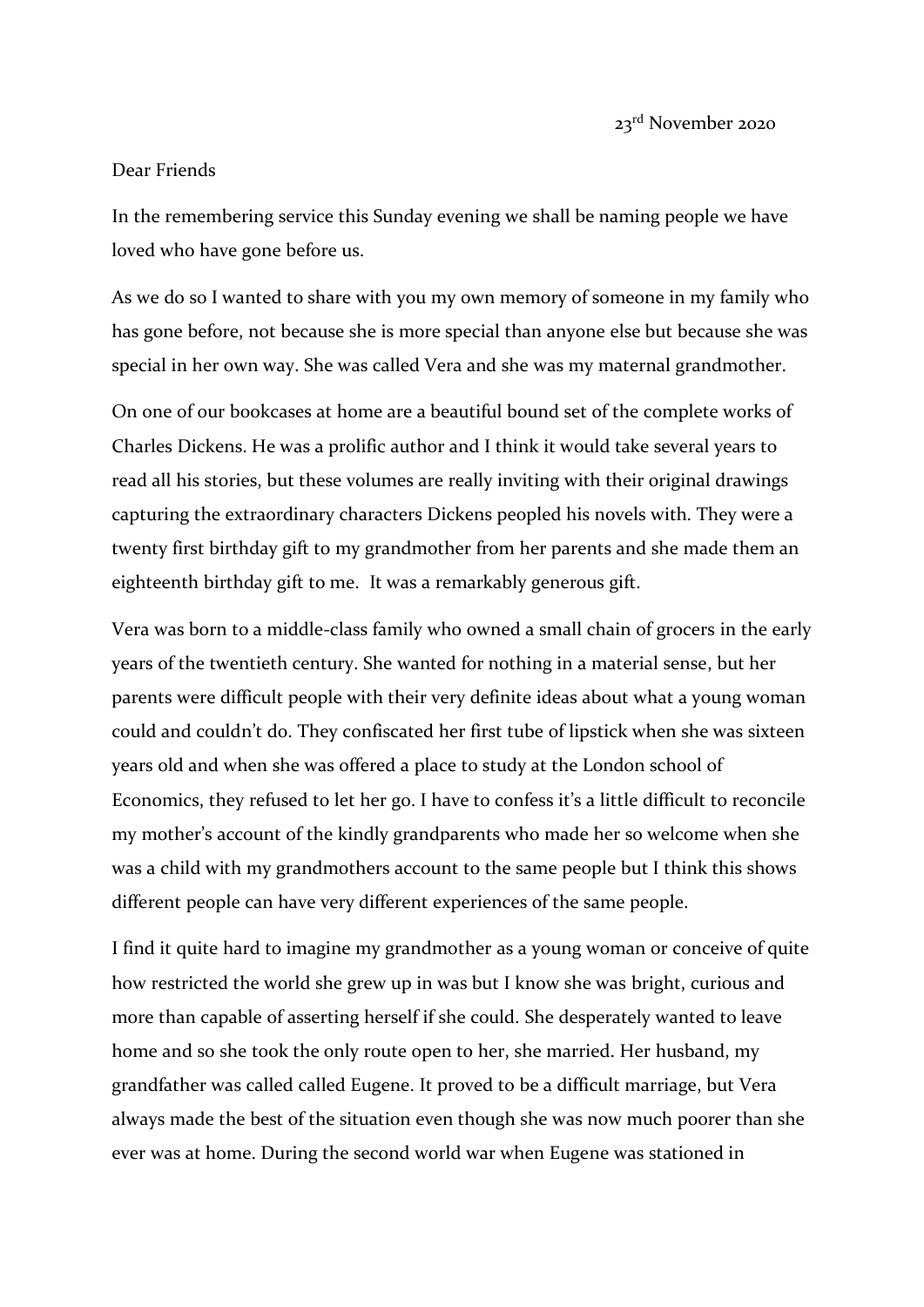Cumbria the family lived in an old country house where my mum can remember the local children being rubbed down with goose geese and sown up in their underclothes to keep them warm.

Vera wasn't work shy and when the family moved to Shropshire in the nineteen fifties, she found employment in Beatties, the great department store in Wolverhampton where she served in the ladies' hat department. She liked shops and when she retired, I remember how she loved volunteering in the local Oxfam shop. She raised three children, Michael, Hilary and Philip and took a fierce pride in their achievements and the achievements of her grandchildren. I still have the letter of appreciation she wrote to the church secretary of my first pastorate following my induction shortly before she died.

I stayed with her so many times over the years, sleeping on a camp bed in her spare room and some-how she squeezed our whole family into her small house for Christmas many years. She was intelligent, well informed and opiniated, never shy of an argument and loved conversation. She woke at six in the morning and cat napped her way through the day listening to radio four from dawn to dusk. She remembered unlikely facts about the family which enabled us to discover branches of the family we hardly knew existed and when there was a rift in our immediate family, she was the one who retained a thread of connection that was essential for the reconciliation that happened many years later. When she died, I inherited much of her furniture and like her I listen to radio four from dawn until dusk.

Her grave lies in the church yard at Tong in Shropshire where she worshipped for many years and in the spring, it is surrounded by daffodils.

I wish I could have recorded her memories but never found a way of doing this and as I remember her, I am aware that other people would complete the jigsaw puzzle of her life and remember her in very different ways. We know each-other, even those dearest and nearest to us in partial and incomplete ways. In I Corinthians 13 we are promised that the day will come when we shall know fully even as we are fully known for w worship a God who Psalm 139 tells us, knows us completely. My grandmother died